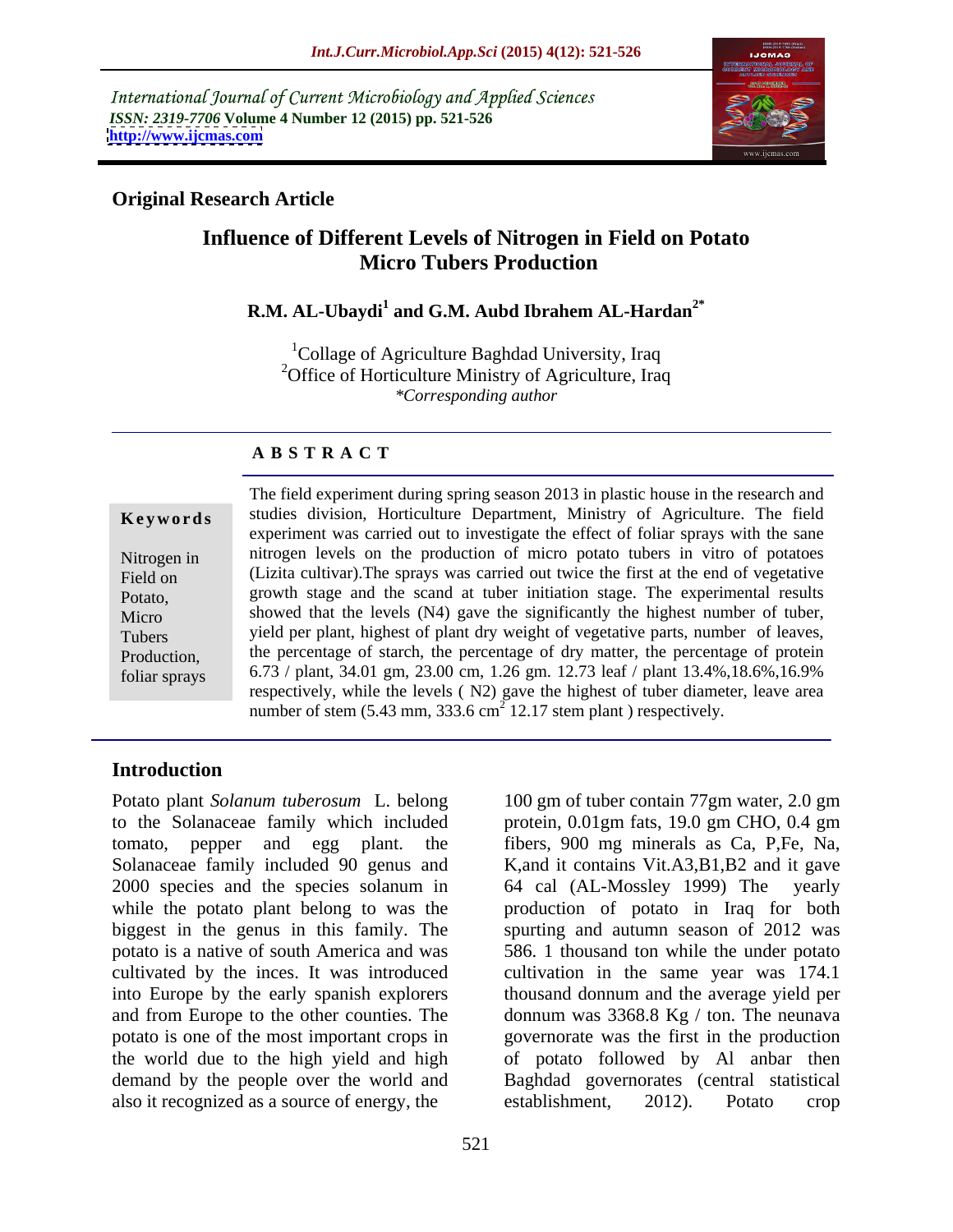propagated by two method. The first method and som, 2009) After the sprouting of was by true seed and due the high tubers they planted in pots 20 cm diameter percentage of cross pollination in potato flowers so that this method of propagation is Each replicate contain 12 plants in plastic not used commercially but it's used for house at 17/2/2013. The plants grown from breeding and selection of new cultivars. The these micro-tuber were foliar sprayed with second method of propagation was by tuber the nitrogen at the rate of  $N_1$ ,  $N_2$ ,  $N_3$  and  $N_4$ seeds and due to the infection by fungi or as shown in table (2). The experiment design bacteria or virus during the production of for the while Randomized Complete Block new crops the counties and qualities of Design (RBCD) was with 3 replicate with potato crops will be effected (Djurdjing et. 12 plants at each replicate in the field Al 1997). Nitrogen is one of very important experiment and the means was compared mineral elements for the growth of plant and it take a roles in the formation of protein and level of significant (AL-Sahoky and the enzymes in the plant and in the Wahaib,1990) using Genstat 4 program with formation of Nucleic acids and free amino acid and in the formation of (porphyries) groups while is a some groups of secondary metabolic in the plant while involved in the<br>amino acids metabolization which connected amino acids metabolization which connected The experiment results in the table (1) Mg to the form the Chlorophyll or with Fe showed that treatment  $N_2$  significantly gave to form the cytochromes which very the highest plant yield 0.192 gm while important in the photosynthesis and treatment  $N_3$  gave 0.117 and the differences respiration (Mohammad, 1985). Higher between  $N_3$ ,  $N_4$  and  $N_1$ was not significant. nitrogen fertilizer causes an increases in The results in this table showed that consumption of the carbohydrate formed by treatment  $N_1$  gave the highest tuber dry photosynthesis then reduction in the weight 0.06 gm while treatment  $N_2$ ,  $N_3$  and carbohydrate while used in the formation of  $N_4$  gave 0.2, 0.3. 0.2 gm respectively. The cell wall and increasing water content in the results in table (2) indicated a significantly protoplasm and decreasing the content of superiority of treatment  $N_3$  over the other dry matter percentage so that will be treatments and it gave the highest percentage succulent. The nitrogen form which is used of protein 13.4 % as come pared with to fertilized the plant has an ammonium was sources of nitrogen causes a harmful effect percentage of protein 7.8 % while the to the plant (AL- Shaf, 1989).The aim of than study was to find the beast rate this of treatment  $N_1$  and they gave 11.9 % and 9.3 foliar spray with nitrogen fertilizer in growth  $\frac{1}{2}$  mesopectively. The results in table (2) and yield of those tuber in the plastic house.

The micro-tubers harvested from the The results in table (1 and 2 ) showed that Laboratory experiment were taken in treatment  $N_4$  gave the highest number of  $20/1/2013$  and stored at 4C for one week and micro tuber per plant, while treatment N<sub>1</sub> they immerged in  $1mg / 1GA_3$  solution for gave the highest diameter and dry weight of 10 min to breakdown the dormancy (Hazra

contain peat moss and soil at rate of 2:1. using least significant differences at 0.05 level of significant (AL-Sahoky Window 7 (AL- Rawi & Khalaf 2000).

### **Results and Discussion**

**Materials and Methods N**<sub>2</sub> gave the lowest percentage of 28.97 %.  $N_1$  which gave the lowest treatment  $N_2$  and  $N_4$  significantly differ than % respectively. The results in table (2) showed that treatment  $N_3$  significantly gave the highest CHO 35.56 % while treatment

the micro tuber and that is can be attributed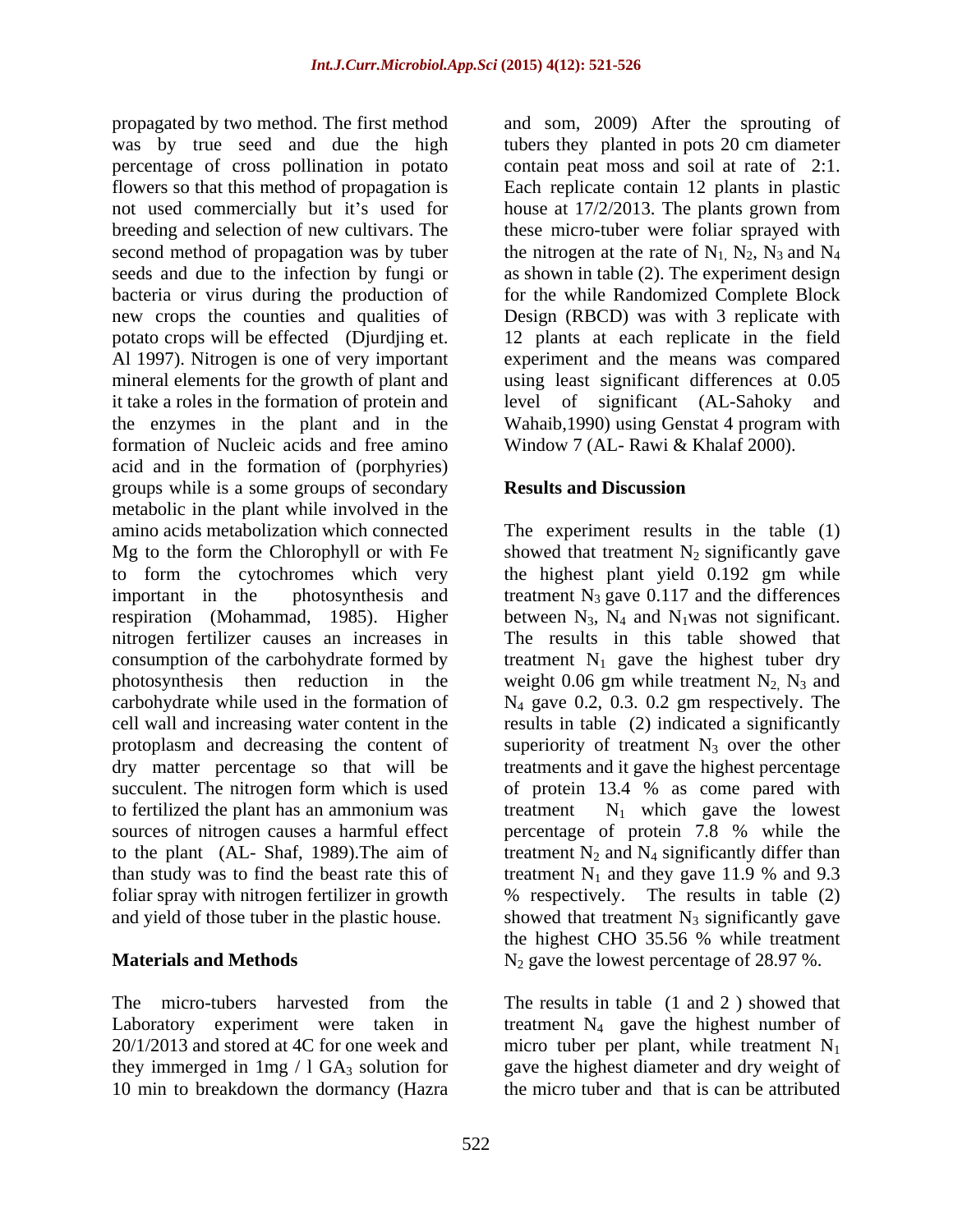to the higher concentration of potassium to  $\qquad$  area per plant. Treatment N<sub>3</sub> gave highest nitrogen in the treatment  $N_4$  (101%) which dry weight of plant 1.26 gm and this influence the movement of sugars from the treatment dose not differ than  $N_2$  in this site of production in the leaves to the tuber  $\blacksquare$  parameter while treatment  $N_4$  gave the where they stored and increasing the lowest value of 0.39 gm. number of stolen and then the tuber (Eassa et.al 2013) These results is in agreement The results in table (4)) showed that with those of (Hoque et.al 1996, treatment  $N_2$  and treatment  $N_3$  gave the Lee,1999,Zakaria et.al 2007).Whom found that decreasing nitrogen concentration in growing media and increasing potassium concentration was severable for potato significant differences between both  $N_2$  and production. The result in table (3) indicated  $N_3$  with  $N_1$  and  $N_4$  and no significant the superiority of treatment  $N_3$  significantly over the treatment  $N_1$  and  $N_4$  in the height of plant and it gave the highest height of plant 23.00 cm as compared with 16.33cm and 17.35cm respectively. while no significant differences between  $N_3$  and  $N_2$  and it gave 20.33cm.The highest number of stem per<br>
per tuber, while the highest diameter of tuber<br>
plant 2.17 stem was fountain plant from 5.43 cm was found in tuber from treatment plant 2.17 stem was fountain plant from treatment  $N_2$  while the lowest of found in number of stem per plant 1.13 stem was found in plant from treatment  $N_4$  while no significant differences between  $N_2$  and  $N_3$  in this character (table 4 ). Treatment  $N_3$  significantly superiority of treatment  $N_3$  significantly gave the highest number of over the other treatment and it gave the leaves per plant 12.73 leaf as compared with  $N_1$  which gave the lowest number of leaves 9.87 leaf Table (4) illustrated that the significantly highest leaf area per plant percentage of starch and total dry matter and 333.6 cm<sup>2</sup> compared with  $N_4$  which gave the protein 10.5%, 15.8% and 11.57% 333.6 cm<sup>2</sup> compared with N<sub>4</sub> which gave the protein 10.5%, 15.8% and 11.57% lowest leaf area  $151.2 \text{ cm}^2$  and no significant differences between  $N_2$  and  $N_3$  in the leaf

lowest value of 0.39 gm.

highest number of tuber per plant 6.73 and 6.57 respectively and without significant differences between them, while there is differences between  $N_1$  and  $N_4$ . The highest tuber yield 34.01gm was in treatment  $N_3$ while the lowest yield 24.53gm / plant in treatment  $N_4$  (table 4). The same table showed no significant differences between the treatment in the average weight of tuber, while the highest diameter of tuber 5.43 cm was found in tuber from treatment  $N<sub>2</sub>$  while the lowest tuber diameter 3.80 cm in tuber from treatment  $N_4$ .

Table (4) illustrated that the was found in  $N_3$  while the lowest of and no significant respectively in  $N_4$  (Table 5). The results in table (5) indicated a significantly superiority of treatment  $N_3$ over the other treatment and it gave the highest percentage of starch 13.4% also total dry matter 18.6% and total protein 16.90% percentage of starch and total dry matter and protein 10.5%, 15.8%and 11.57%

| treatment          | Number of     | tuber    | Fresh weight              |                    | Yield of $\vert$ Dry weigh of $\vert$ |
|--------------------|---------------|----------|---------------------------|--------------------|---------------------------------------|
|                    | tuber / plant | diameter | of tuber gm               | plant gm   tuber g |                                       |
|                    |               | mm       |                           |                    |                                       |
|                    |               |          |                           | 0.156              | 0.06                                  |
|                    |               | 4.00     | 0.16                      | 0.192              | 0.03                                  |
|                    |               |          | 0.09                      | 0.117              | 0.02                                  |
|                    |               |          |                           | 0.176              | 0.02                                  |
| L.S.D 0.05 $\vert$ | 0.2           |          | $\mathbf{N}$ $\mathbf{C}$ | 0.062              | 0.03                                  |

**Table.1** Influence of Nitrogen Levels on Tuber Yield in invitro after 90 Days from Planting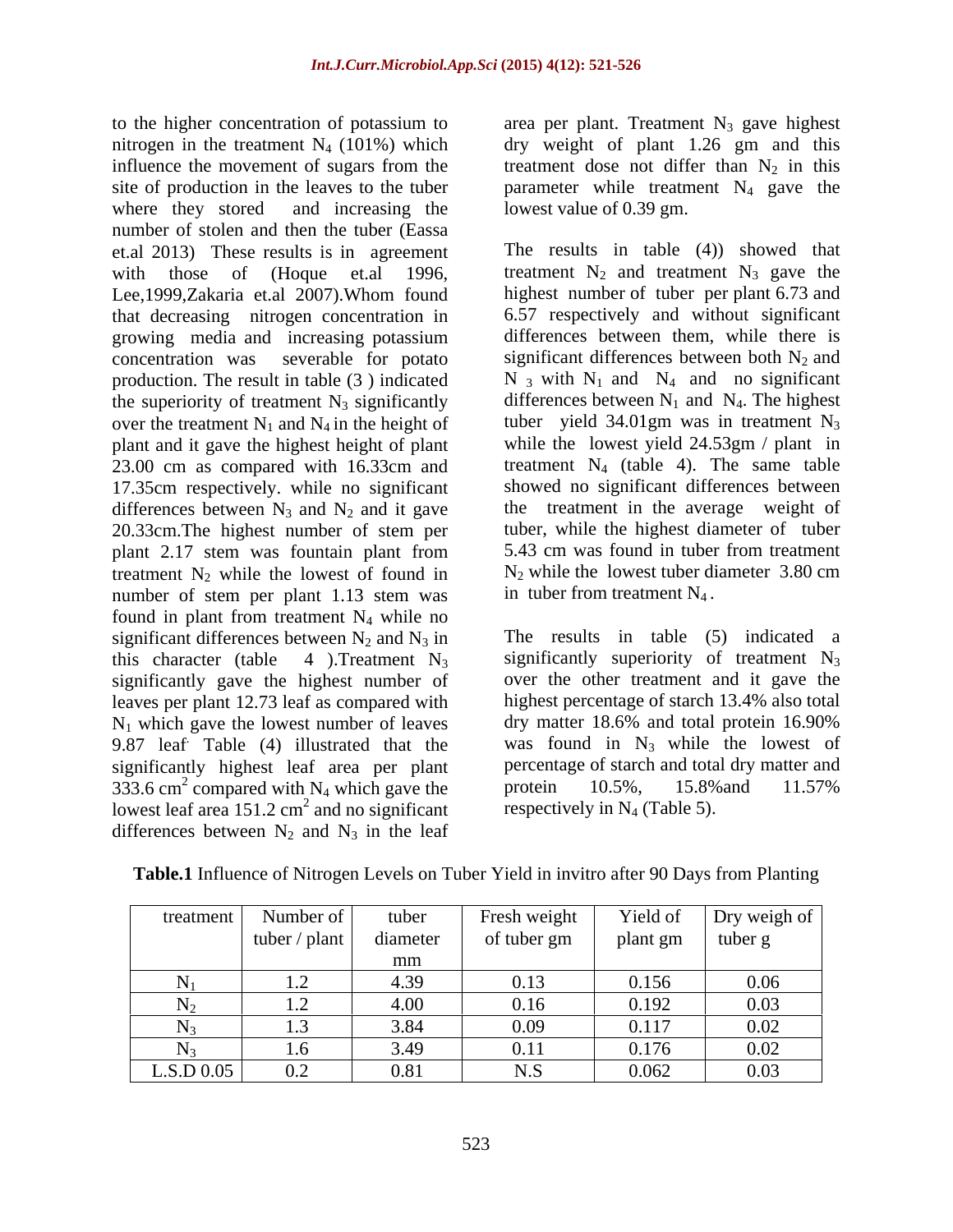### *Int.J.Curr.Microbiol.App.Sci* **(2015) 4(12): 521-526**

| <b>Treatmer</b> | percentage of protein % | percentage of CHO %          |
|-----------------|-------------------------|------------------------------|
|                 |                         | 31.05                        |
|                 |                         | 28.07<br>$\sim$ $\sim$       |
|                 |                         |                              |
|                 |                         | 24.40                        |
| L.S.D.0.05      | . <i>.</i>              | $\sim$ $\sim$ $\sim$<br>0.03 |

### **Table.2** Influence of Nitrogen Levels on Tuber Quantative Characters in In Vitro after 90 Days from Planting

**Table.3** Effect of Nitrogen on Vegetative Characters of Potato Plant

| Treatment  | $\mu$ ght of                                         | Number of             | Number L        | Leaf aera $\text{cm}^2$ Dry weight |             |
|------------|------------------------------------------------------|-----------------------|-----------------|------------------------------------|-------------|
|            |                                                      | plant cm stem / plant | leaves/ plant   |                                    | of plant gm |
|            | 17.22<br>11.33                                       | $1 \lambda$           | . വ<br>9.8/     | 210.4                              | 0.78        |
|            | 20.33<br>20.JJ                                       | 217<br>$\sim$ 1       | 11.02<br>11.73  | 333.6                              | 1.21        |
|            | 2200<br>20.UU<br>$\overline{\phantom{a}}\phantom{a}$ | 1. OZ                 | 10 <sub>2</sub> |                                    | $1 \wedge$  |
|            | $1 \leq \Omega$<br>10.33                             | 1.IJ                  | 0.07<br>7.71    | 151.2                              | 0.39        |
| L.S.D 0.05 | 4.72                                                 | 0.76                  | $\alpha$        | 522                                | 0.31        |

**Table.4** Effect of Nitrogen Levels on Yield Characters of Micro Tuber

| Treatment                               | Number of     | Yield per plant   Weight of |                                  | Diameter of       |
|-----------------------------------------|---------------|-----------------------------|----------------------------------|-------------------|
|                                         | tuber / plant | $\sigma$ m                  | tuber gm                         | tuber cm          |
|                                         | 5.27          | 26.45                       | 5.03                             | 4.50              |
|                                         | 6.57          | 33.27                       | 5.07                             | $\overline{5.43}$ |
|                                         | 6.73          | 34.01                       | 5.10                             | 5.10              |
|                                         | 4.73          | 24.53                       | 5.20                             | 3.80              |
| $\mathbf{L}.\mathbf{S}.\mathbf{D}$ 0.05 | 0.71          | 6.78                        | $\mathbf{M}$ $\mathbf{C}$<br>C.H | 0.22              |

**Table.5** Effect of Nitrogen Levels on Tuber Quantitative Characters

| Treatment                     | percentage of                | percentage of dry      | percentage of<br>protein |
|-------------------------------|------------------------------|------------------------|--------------------------|
|                               | starch                       | metter                 |                          |
| <b>AT1</b><br>TAT             |                              | 16.6                   | 13.08                    |
| $\mathbf{r}$<br>192           | 14.V                         | 1 O<br>10.1            | 15.13                    |
| $\mathbf{r}$<br>1 V J         |                              | 18.6                   | $\epsilon$ on<br>10.70   |
| <b>BTA</b><br>11 <sup>-</sup> | $\mathbf{1} \cup \mathbf{1}$ | $1 \in \Omega$<br>15.8 | 11.77<br>11.51           |
| L.S.D. 0.05                   |                              |                        | <b>1.</b> 0 1            |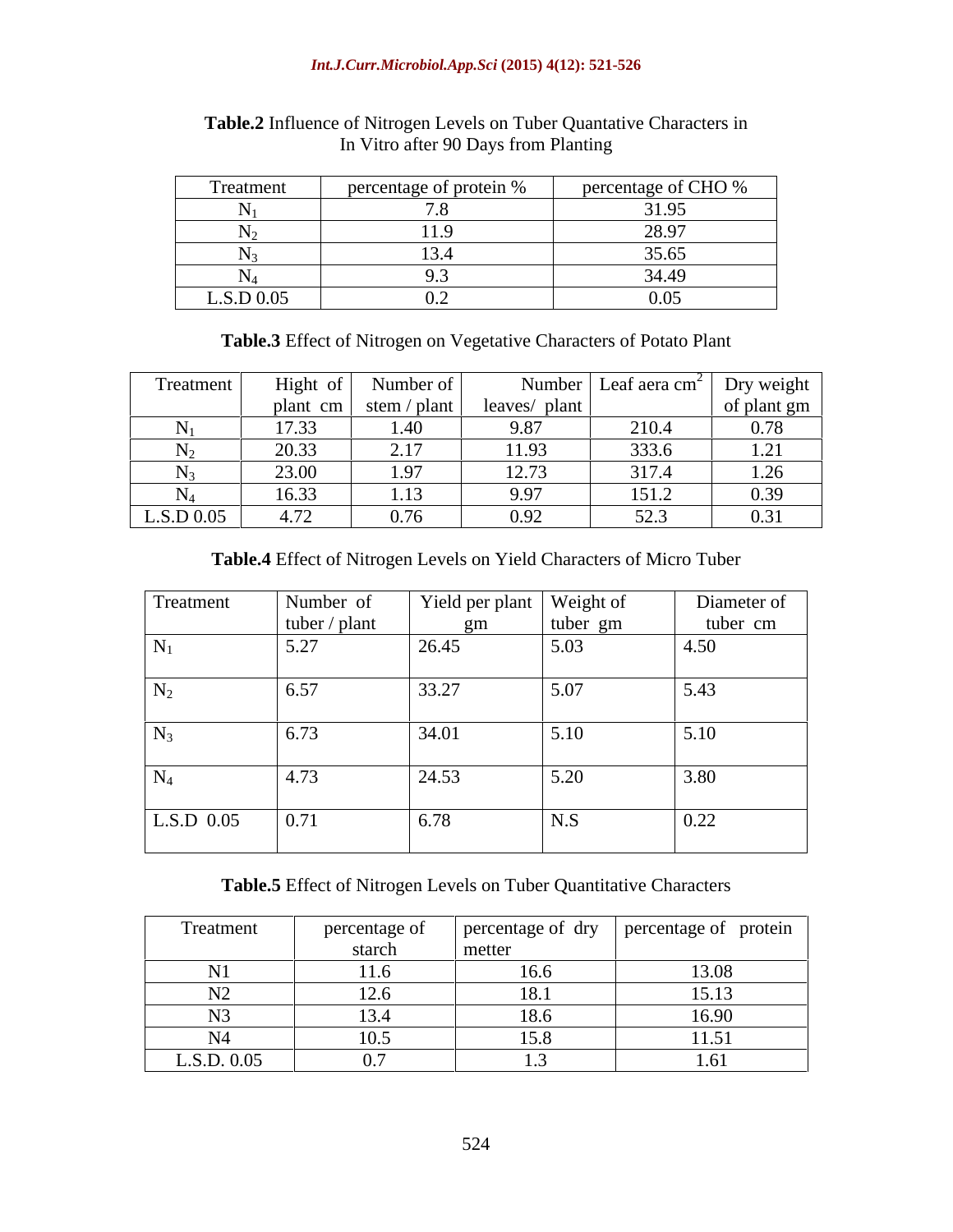From the experiment results in this study we found that the treatment with high nitrogen concentration  $N_2$  and  $N_3$  was superior in all Experiments. Ministry of Higher vegetative characters and that is can be attributed to the role of nitrogen in Abu-Dahi, Y ousif Mohammad. Moiad promoting the growth of the plant by increasing the growth of the buds and  $\qquad$  plant nutrition. University of branches and the leave and increasing the area and the photosynthesis activities and then increasing the rate of starch and dry matter and protein in the tubers (Abu-Dahi AL-Sahoki, Madhat, Kareema Mohammad and AL- Yuneis 1988).This results is in agreement with those of Anabausi et.al (1997) and Maier et.al (1994). Agriculture Experiments. Ministry of

In addition to the rate of nitrogen in improving plant growth and production of a good yield there is a role of potassium increasing in the ability of potato plant in storing the carbohydrate in the tuber (Abu-<br>
itrate leaching under potato Duhi and AL- Yuneis 1988) and also the production. third international rate of potassium in increasing stolen scientific symposium. Agrosym formation in mother tubers and increasing the number of tuber and the yield (Taiz & Zeiger, 2010) and the results of the study was in agreement with those of Bensa et.al Djurdjina, R., Milinkovic,M. and Milosevic, (2012). D.,1997. In vitro propagation of

- Anabausi, O.A.N,B.I. Hattar and M.A. Source of Nitrogen on Growth, Yield
- 
- nitrition. Baytol \_Hikmach. Universty
- AL- Rawi Kashe Mahmmod, Khalall Abdul

Aziz Mohommad 2000. Experimental Design and Analysis of Agriculture Experiments. Ministry of Higher Eduction and Seintific research. Iraq.

- Abu-Dahi,Y ousif Mohammad. Moiad Ahamad AL-yuneis 1988. Methed in plant nutrition. University of Baghdad. Ministry of Higher Eduction and Seintific research, Baghdad, Iraq.
- Wahab 1990. Application in Experimental Design and Analylsis of Higher Education and Scientific research, Iraq.
- Bensa, Aleksandra, Vedran Rubinic and Zadravka sever-strukil.2012.The effect of nitrogen fertilization on nitrate leaching under potato production. third international scientific symposium. Agrosym Jahorina.
- Board of Agricultural Statistic. Ministry of Housing. 2011. Iraq.
- References Hor.959-963. potato (*Solanum tubersum L.)* Act. Hor.959-963.
	- Suwwan.1997. Effect of Rate and of growing solution and foliar spray in and Quality of potato (*Solanum*  the vegetative growth and yield of *tuberosum* L.) under Jorden Valley Elit potato. AL- Mothana Agricultural Condition. Dirasat-Agriculture- sciences Journal No. (1).No (1) 15-23. Essia Fallah Hussian.Sadik Kassim Samir Mohammad Ahamad 2013. Infuence soilness teaching and its influence in
- Science, 24(2):242-259. Hazra P.M. and,G.SOM,2006.Vegetable AL-Mouslly, Hussian. Ali 1994. Potato, Science. kalyani publishers. ludhiana. Planting, Desasies, storage and new delhi.noida.491:122. new delhi.noida.491:122.
- prossesing. Dav Alla allden. Syria. Hoque, ML, N.B. Mila, S. Khan, and AL-Sahaf, F. H 1989. Applied plant R.H.Sarker,1996.Shoot regeneration of Baghdad. Ministry of Higher Education and Seintific research. Banglades.j.Bot.25:87-93. Hoque, ML,N.B. Mila, S.Khan, and and in vitro microtuber forma in potato (*Solanum tuberosum L.)*
	- Baghdad Iraq, 259 pp un. Arabic. Maier, N.A., A.P. Dahlenburg and Maier, N.A.,A.P. Dahlenburg and C.M.J.Williams.1994. Effects of